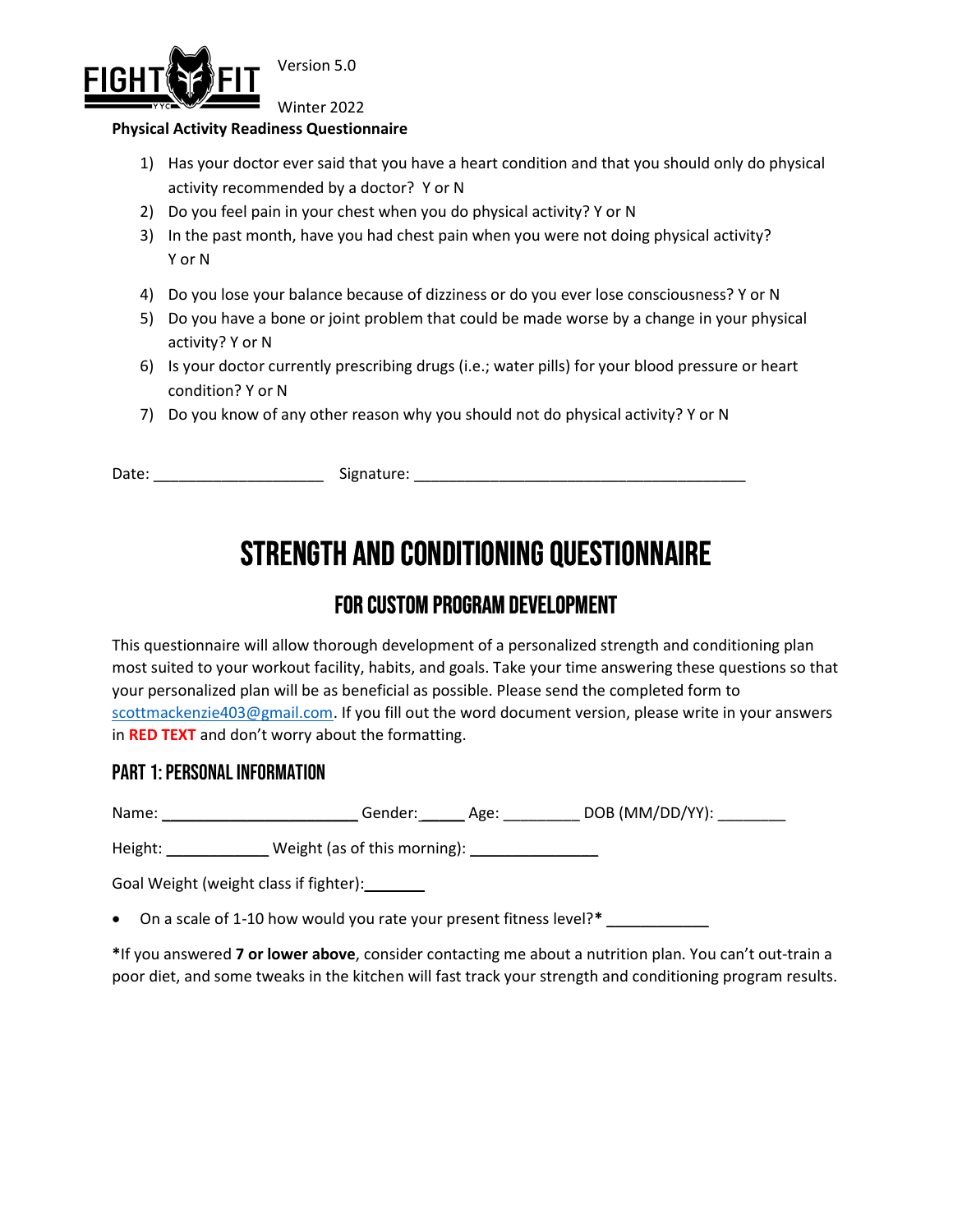

Winter 2022

#### PART 2: GOALS and dates

 $\overline{a}$  $\overline{a}$ 

 $\overline{a}$ 

Given the following goals, please rank them in order of importance, with 1 being most important and 8 being least important.

Improved Health \_\_\_\_\_\_\_\_\_\_ Improved Endurance \_\_\_\_\_\_\_\_\_ Increased Strength \_\_\_\_\_\_\_\_\_

Sport-Specific\* \_\_\_\_\_\_\_\_\_ Increased Muscle-Mass \_\_\_\_\_\_\_\_\_\_ Fat Loss \_\_\_\_\_\_\_\_\_\_

Increased Power \_\_\_\_\_\_\_\_\_\_ Weight Gain \_\_\_\_\_\_\_\_\_\_

\*If sport specific please specify the sport or athletic event for which you are training, please provide competition/fight dates if known:

- If you rated weight loss or weight gain highly, please specify a goal amount, and the timeframe in which you would like to see this change in body mass:
- How does your current fitness and nutritional situation make you feel?:
- Do you foresee any obstacles or limiting factors that could potentially impede your progress towards these goals? What gets in the way of your reaching your goals?\*

 $\mathcal{L}_\text{max}$  , and the contract of the contract of the contract of the contract of the contract of the contract of the contract of the contract of the contract of the contract of the contract of the contract of the contr

 $\frac{1}{2}$  ,  $\frac{1}{2}$  ,  $\frac{1}{2}$  ,  $\frac{1}{2}$  ,  $\frac{1}{2}$  ,  $\frac{1}{2}$  ,  $\frac{1}{2}$  ,  $\frac{1}{2}$  ,  $\frac{1}{2}$  ,  $\frac{1}{2}$  ,  $\frac{1}{2}$  ,  $\frac{1}{2}$  ,  $\frac{1}{2}$  ,  $\frac{1}{2}$  ,  $\frac{1}{2}$  ,  $\frac{1}{2}$  ,  $\frac{1}{2}$  ,  $\frac{1}{2}$  ,  $\frac{1$ 

 $\mathcal{L}_\text{max}$  , and the contract of the contract of the contract of the contract of the contract of the contract of the contract of the contract of the contract of the contract of the contract of the contract of the contr

\*If you listed any limiting factors above, what are some strategies we could implement to get over these obstacles?

\_\_\_\_\_\_\_\_\_\_\_\_\_\_\_\_\_\_\_\_\_\_\_\_\_\_\_\_\_\_\_\_\_\_\_\_\_\_\_\_\_\_\_\_\_\_\_\_\_\_\_\_\_\_\_\_\_\_\_\_\_\_\_\_\_\_\_\_\_\_\_\_\_\_\_\_\_\_\_\_\_\_ \_\_\_\_\_\_\_\_\_\_\_\_\_\_\_\_\_\_\_\_\_\_\_\_\_\_\_\_\_\_\_\_\_\_\_\_\_\_\_\_\_\_\_\_\_\_\_\_\_\_\_\_\_\_\_\_\_\_\_\_\_\_\_\_\_\_\_\_\_\_\_\_\_\_\_\_\_\_\_\_\_\_ \_\_\_\_\_\_\_\_\_\_\_\_\_\_\_\_\_\_\_\_\_\_\_\_\_\_\_\_\_\_\_\_\_\_\_\_\_\_\_\_\_\_\_\_\_\_\_\_\_\_\_\_\_\_\_\_\_\_\_\_\_\_\_\_\_\_\_\_\_\_\_\_\_\_\_\_\_\_\_\_\_\_

\_\_\_\_\_\_\_\_\_\_\_\_\_\_\_\_\_\_\_\_\_\_\_\_\_\_\_\_\_\_\_\_\_\_\_\_\_\_\_\_\_\_\_\_\_\_\_\_\_\_\_\_\_\_\_\_\_\_\_\_\_\_\_\_\_\_\_\_\_\_\_\_\_\_\_\_\_\_\_\_\_\_\_\_\_ \_\_\_\_\_\_\_\_\_\_\_\_\_\_\_\_\_\_\_\_\_\_\_\_\_\_\_\_\_\_\_\_\_\_\_\_\_\_\_\_\_\_\_\_\_\_\_\_\_\_\_\_\_\_\_\_\_\_\_\_\_\_\_\_\_\_\_\_\_\_\_\_\_\_\_\_\_\_\_\_\_\_\_\_\_

\_\_\_\_\_\_\_\_\_\_\_\_\_\_\_\_\_\_\_\_\_\_\_\_\_\_\_\_\_\_\_\_\_\_\_\_\_\_\_\_\_\_\_\_\_\_\_\_\_\_\_\_\_\_\_\_\_\_\_\_\_\_\_\_

Why are your goals important to you?

How do you want your body to look and feel?

\_\_\_\_\_\_\_\_\_\_\_\_\_\_\_\_\_\_\_\_\_\_\_\_\_\_\_\_\_\_\_\_\_\_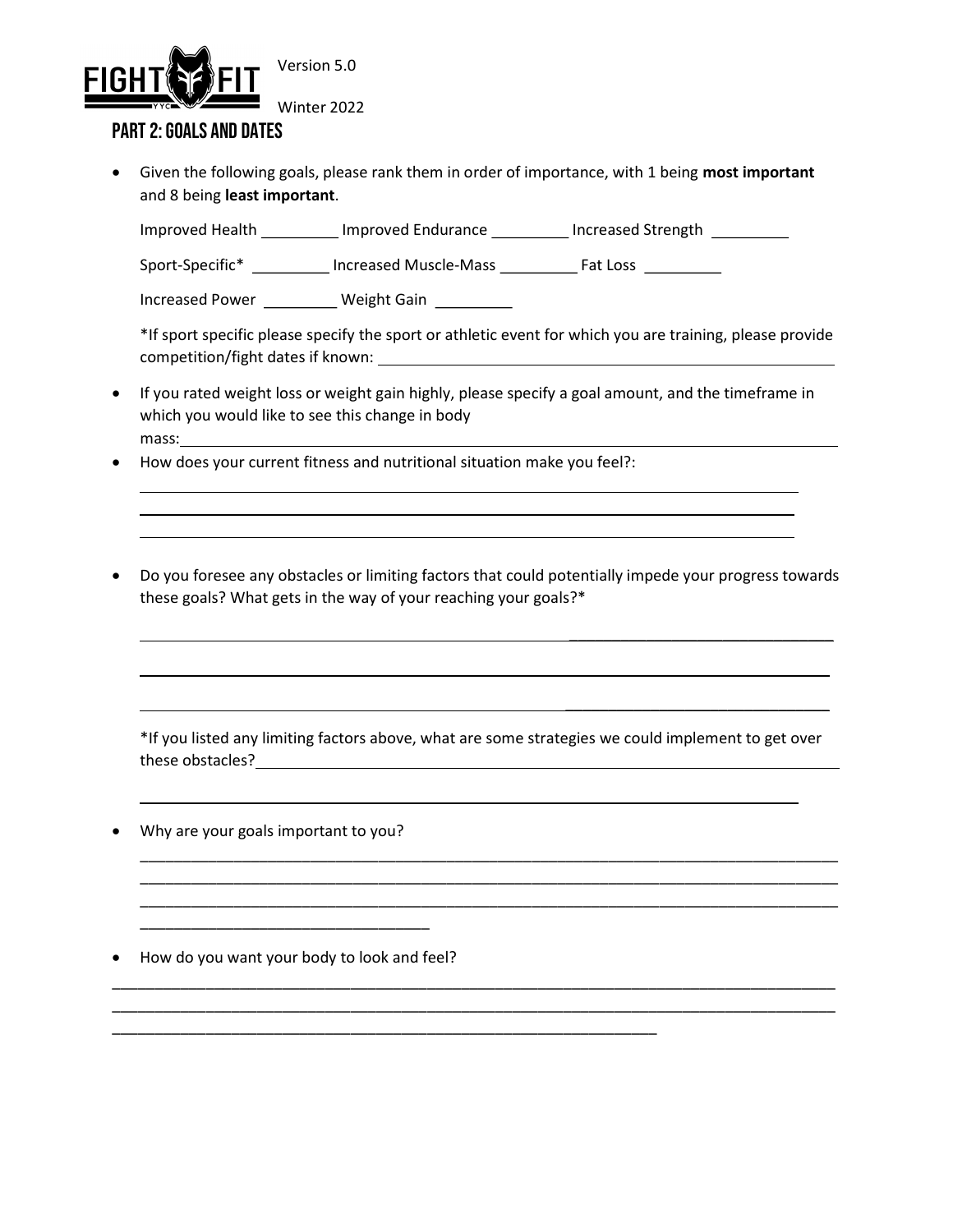

Winter 2022

What do you eat and drink in a typical day? (Leave blank if we're also doing nutrition coaching)

\_\_\_\_\_\_\_\_\_\_\_\_\_\_\_\_\_\_\_\_\_\_\_\_\_\_\_\_\_\_\_\_\_\_\_\_\_\_\_\_\_\_\_\_\_\_\_\_\_\_\_\_\_\_\_\_\_\_\_\_\_\_\_\_\_\_\_\_\_\_\_\_\_\_\_\_\_\_\_\_\_\_ \_\_\_\_\_\_\_\_\_\_\_\_\_\_\_\_\_\_\_\_\_\_\_\_\_\_\_\_\_\_\_\_\_\_\_\_\_\_\_\_\_\_\_\_\_\_\_\_\_\_\_\_\_\_\_\_\_\_\_\_\_\_\_\_\_\_\_\_\_\_\_\_\_\_\_\_\_\_\_\_\_\_ \_\_\_\_\_\_\_\_\_\_\_\_\_\_\_\_\_\_\_\_\_\_\_\_\_\_\_\_\_\_\_\_\_\_\_\_\_\_\_\_\_\_\_\_\_\_\_\_\_\_\_\_\_\_\_\_\_\_\_\_\_\_\_\_\_\_\_\_\_\_\_\_\_\_\_\_\_\_\_\_\_\_ \_\_\_\_\_\_\_\_\_\_\_\_\_\_\_\_\_\_\_\_\_\_\_\_\_\_\_\_\_\_\_\_\_\_\_\_\_\_\_\_\_\_\_\_\_\_\_\_\_\_\_\_\_\_\_\_\_\_\_\_\_\_\_\_\_\_\_\_\_\_\_\_\_\_\_\_\_\_\_\_\_\_

#### PART 3: general INFORMATION

- Rate your average weekly exercise level moderate to vigorous, intentional exercise only.
	- $\Box$  Sedentary (minimal exercise)
	- $\Box$  Moderately Active (3-4 times/week)
	- $\Box$  Very Active (5-7 times/week)
- Any current injuries or limitations?\*
- Any noticeable Strength Imbalances Left to Right or Front to Back?
- What is your current weekly strength training schedule? If it's more than one session per day, please specify AM and PM.
	- Sunday

l.

- Monday
- Tuesday
- Wednesday 2008 2008 2008 2010 2010 2010 2011 2012 2014 2016 2017 2018 2019 201
- Thursday **Example 2018**
- Friday <u>Canadian American State of Bander and Bander and Bander and Bander and Bander and Bander and Bander and Bander and Bander and Bander and Bander and Bander and Bander and Bander and Bander and Bander and Bander an</u>
- Saturday
- What days/times would you want to workout, and what duration of workout works best for you (I usually recommend 40-60mins)?

\_\_\_\_\_\_\_\_\_\_\_\_\_\_\_\_\_\_\_\_\_\_\_\_\_\_\_\_\_\_\_\_\_\_\_\_\_\_\_\_\_\_\_\_\_\_\_\_\_\_\_\_\_\_\_\_\_\_\_\_\_\_\_\_\_

 If applicable, what is your current sport specific training schedule/ strength and conditioning schedule/ other physical activity schedule?

\_\_\_\_\_\_\_\_\_\_\_\_\_\_\_\_\_\_\_\_\_\_\_\_\_\_\_\_\_\_\_\_\_\_\_\_\_\_\_\_\_\_\_\_\_\_\_\_\_\_\_\_\_\_\_\_\_\_\_\_\_\_\_\_\_\_\_\_\_\_\_\_\_\_\_\_\_\_\_\_\_\_\_\_\_

- Sunday
- Monday <u>Dental Bander and Bander and Bander and Bander and Bander and Bander and Bander and Bander and Bander and Bander and Bander and Bander and Bander and Bander and Bander and Bander and Bander and Bander and Bander </u>
- Tuesday **Exercise Service Service Service Service Service Service Service Service Service Service Service Service Service Service Service Service Service Service Service Service Service Service Service Service Service Se**
- Wednesday **Exercise Service Service Service Service Service Service Service Service Service Service Service Service Service Service Service Service Service Service Service Service Service Service Service Service Service**
- Thursday
- Friday
- Saturday **Executive State Set and Set and State State State State State State State State State State State State State State State State State State State State State State State State State State State State State Stat**

 $\overline{a}$ 

Any current stretching/mobility/recovery protocols or programs followed?

Rate your knowledge of strength training exercises on a scale of 1-10: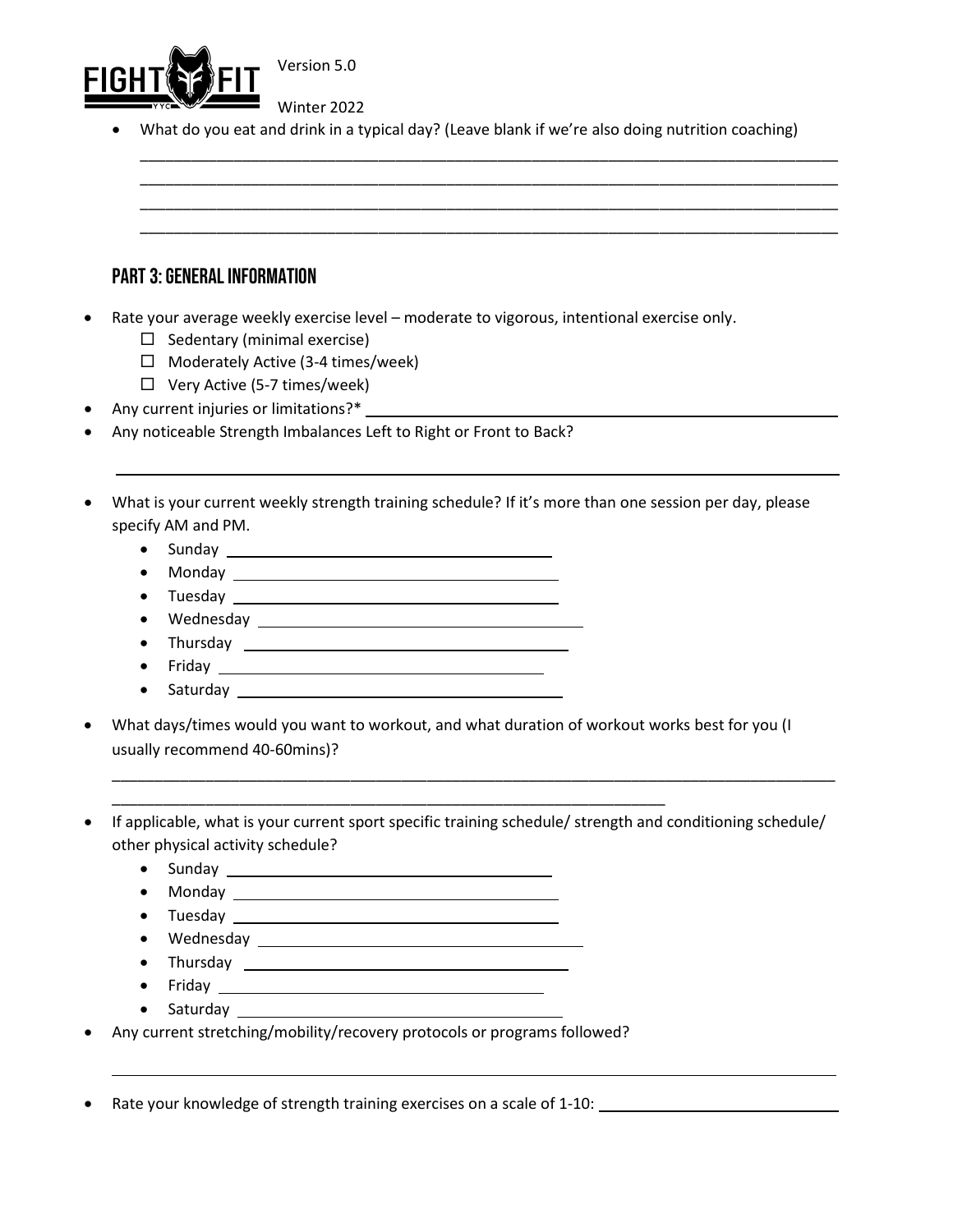

 $\overline{a}$ 

Version 5.0

Winter 2022

 What facility will you be completing your program at? What equipment is available? If you are completing your workouts at home, please give me an idea the amount of space you have, as well as the height of your ceilings, and any other information that helps me visualize your home gym (can also film and send me a video).

### PREVIOUS PROGRAM (IF NONE LEAVE THIS SECTION BLANK)

Type of Strength and Conditioning routine following previously:

Total Sets Per Muscle Group: Total Reps per Set: Recovery between Sets and Workouts: \_\_\_\_\_

- Exercises Used (list):
- Length of Workouts: Time of Day of Workouts:

#### PART 4: LIFESTYLE INFORMATION

 $\bullet$  Occupation:  $\_\_$ 

 $\overline{a}$ 

 $\overline{\phantom{a}}$ 

 $\overline{a}$ 

- What is the activity level at your job? \_\_\_\_\_\_\_\_\_\_\_\_\_\_\_\_\_\_\_\_\_\_\_\_\_\_\_\_\_\_\_\_\_\_\_\_\_\_\_\_\_\_
	- $\Box$  None (seated work only)
	- $\Box$  Moderate (slight activity such as walking)
	- $\Box$  High (heavy labor, very active)
- Does your job involve shift work (Y/N)?
- Please list the physical activities that you participate in outside of the gym and outside of work:
- What is your average daily stress level, on a scale of 1- Zen Master to 10 Someone Might Get Punched?
- How many hours on average do you sleep per night? \_\_\_\_\_\_\_\_\_\_\_\_\_\_\_\_\_\_\_\_\_\_\_\_\_\_\_\_
- Do you habitually use your phone, computer screen, or TV in the hour before bed?
- List any nutritional supplements and doses you are currently taking:
- Are you a smoker? \_\_\_\_\_\_\_\_\_\_\_\_\_\_\_\_\_\_\_\_\_\_\_\_\_
- How many alcoholic drinks do you consume per week? \_\_\_\_\_\_\_\_\_\_\_